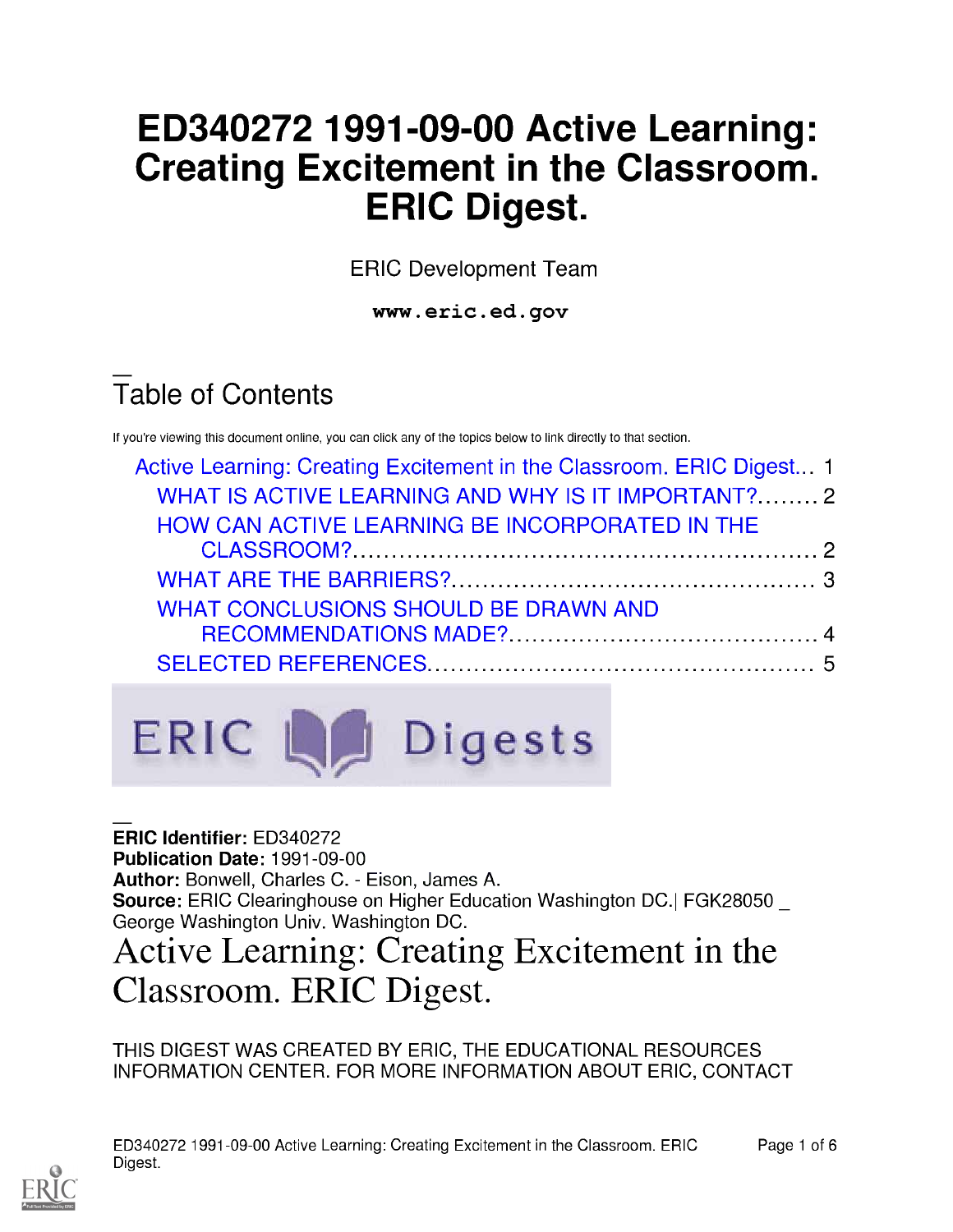#### ACCESS ERIC 1-800-LET-ERIC

Research consistently has shown that traditional lecture methods, in which professors talk and students listen, dominate college and university classrooms. It is therefore important to know the nature of active learning, the empirical research on its use, the common obstacles and barriers that give rise to faculty members' resistance to interactive instructional techniques, and how faculty, faculty developers, administrators, and educational researchers can make real the promise of active learning.

#### WHAT IS ACTIVE LEARNING AND WHY IS IT IMPORTANT?

Surprisingly, educators' use of the term "active learning" has relied more on intuitive understanding than a common definition. Consequently, many faculty assert that all learning is inherently active and that students are therefore actively involved while listening to formal presentations in the classroom. Analysis of the research literature (Chickering and Gamson 1987), however, suggests that students must do more than just listen: They must read, write, discuss, or be engaged in solving problems. Most important, to be actively involved, students must engage in such higher-order thinking tasks as analysis, synthesis, and evaluation. Within this context, it is proposed that strategies promoting active learning be defined as instructional activities involving students in doing things and thinking about what they are doing.

Use of these techniques in the classroom is vital because of their powerful impact upon students' learning. For example, several studies have shown that students prefer strategies promoting active learning to traditional lectures. Other research studies evaluating students' achievement have demonstrated that many strategies promoting active learning are comparable to lectures in promoting the mastery of content but superior to lectures in promoting the development of students' skills in thinking and writing. Further, some cognitive research has shown that a significant numbe of individuals have learning styles best served by pedagogical techniques other than lecturing. Therefore, a thoughtful and scholarly approach to skillful teaching requires that faculty become knowledgeable about the many ways strategies promoting active learning have been successfully used across the disciplines. Further, each faculty member should engage in self-reflection, exploring his or her personal willingness to experiment with alternative approaches to instruction.

### HOW CAN ACTIVE LEARNING BE INCORPORATED IN THE CLASSROOM?

The modification of traditional lectures (Penner 1984) is one way to incorporate active learning in the classroom. Research has demonstrated, for example, that if a faculty member allows students to consolidate their notes by pausing three times for two minutes each during a lecture, students will learn significantly more information (Ruhl,

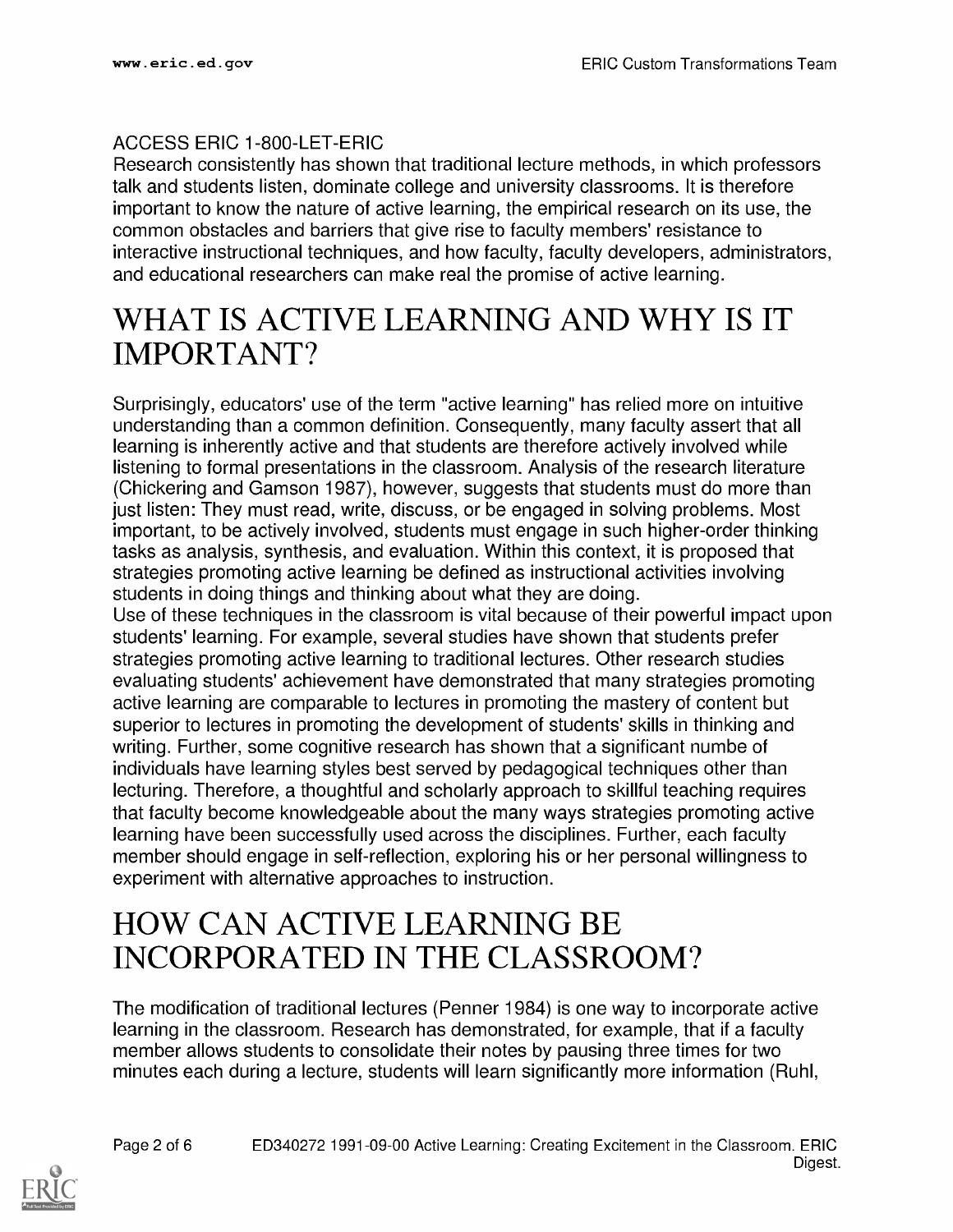Hughes, and Schloss 1987). Two other simple yet effective ways to involve students during a lecture are to insert brief demonstrations or short, ungraded writing exercises followed by class discussion. Certain alternatives to the lecture format further increase student level of engagement: (1) the feedback lecture, which consists of two minilectures separated by a small-group study session built around a study guide, and (2) the guided lecture, in which students listen to a 20- to 30-minute presentation without taking notes, followed by their writing for five minutes what they remember and spending the remainder of the class period in small groups clarifying and elaborating the material.

Discussion in class is one of the most common strategies promoting active learningmwith good reason. If the objectives of a course are to promote long-term retention of information, to motivate students toward further learning, to allow students to apply information in new settings, or to develop students' thinking skills, then discussion is preferable to lecture (McKeachie et al. 1986). Research has suggested, however, that to achieve these goals faculty must be knowledgeable of alternative techniques and strategies for questioning and discussion (Hyman 1980) and must create a supportive intellectual and emotional environment that encourages students to take risks (Lowman 1984).

Several additional strategies promoting active learning have been similarly shown to influence favorably students' attitudes and achievement. Visual-based instruction, for example, can provide a helpful focal point for other interactive techniques. In-class writing across the disciplines is another productive way to involve students in doing things and thinking about the things they are doing. Two popular instructional strategies based on problem-solving model include the case study method of instruction and Guided Design. Other active learning pedagogies worthy of instructors' use include cooperative learning, debates, drama, role playing and simulation, and peer teaching. In short, the published literature on alternatives to traditional classroom presentations provides a rich menu of different approaches faculty can readily add to their repertoire of instructional skills.

## WHAT ARE THE BARRIERS?

To address adequately why most faculty have not embraced recent calls for educational reform, it is necessary first to identify and understand common barriers to instructional change, including the powerful influence of educational tradition; faculty self-perceptions and self-definition of roles; the discomfort and anxiety that change creates; and the limited incentives for faculty to change.

But certain specific obstacles are associated with the use of active learning including limited class time; a possible increase in preparation time; the potential difficulty of using active learning in large classes; and a lack of needed materials, equipment, or resources.

Perhaps the single greatest barrier of all, however, is the fact that faculty members'

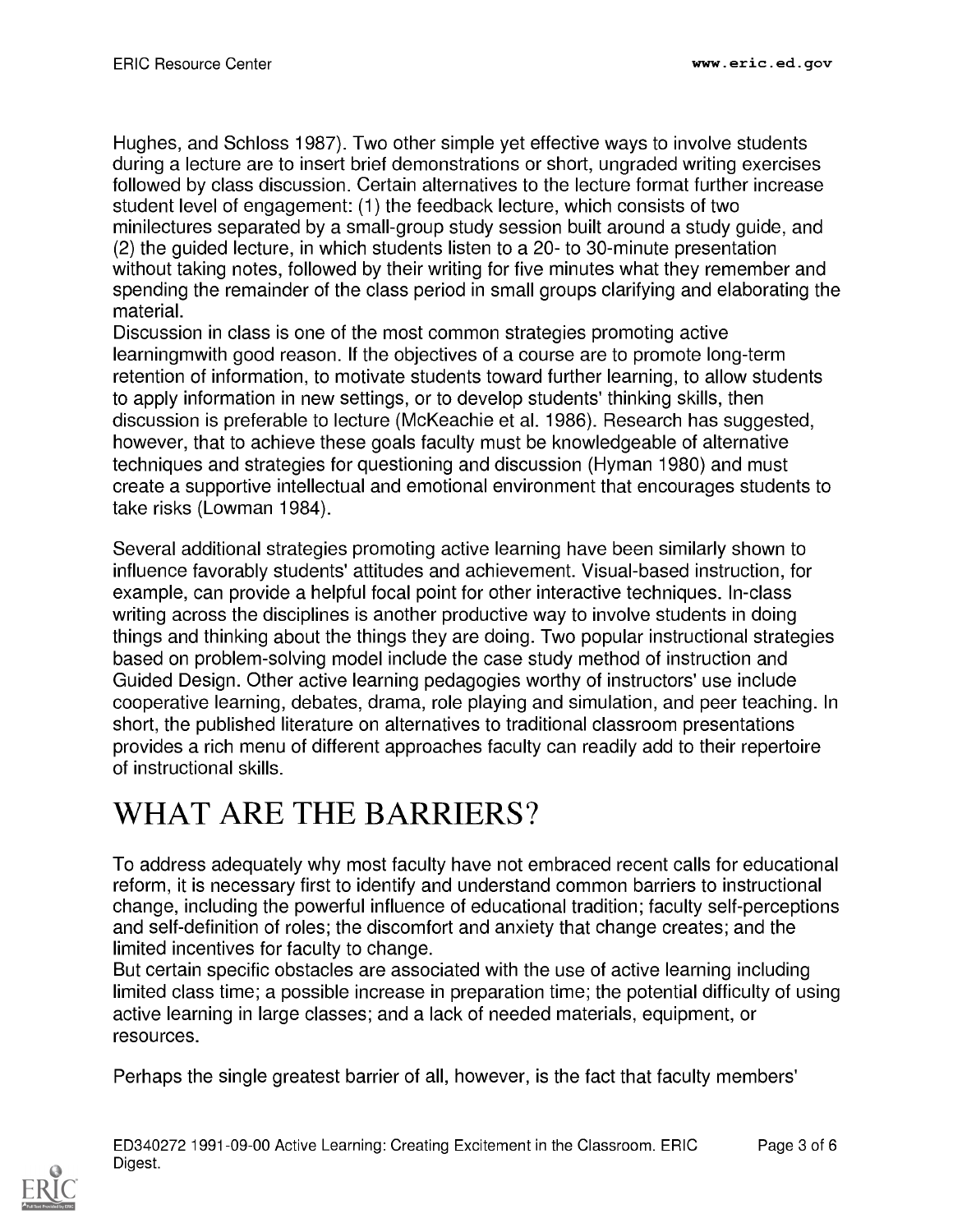efforts to employ active learning involve risk--the risks that students will not participate, use higher-order thinking, or learn sufficient content, that faculty members will feel a loss of control, lack necessary skills, or be criticized for teaching in unorthodox ways. Each obstacle or barrier and type of risk, however, can be successfully overcome through careful, thoughtful planning.

### WHAT CONCLUSIONS SHOULD BE DRAWN AND RECOMMENDATIONS MADE?

The reform of instructional practice in higher education must begin with faculty members' efforts. An excellent first step is to select strategies promoting active learning that one can feel comfortable with. Such low-risk strategies are typically of short duration, structured and planned, focused on subject matter that is neither too abstract nor too controversial, and familiar to both the faculty member and the students. Faculty developers can help stimulate and support faculty members' efforts to change by highlighting the instructional importance of active learning in the newsletters and publications they distribute. Further, the use of active learning should become both the subject matter of faculty development workshops and the instructional method used to facilitate such programs. And it is important that faculty developers recognize the need to provide follow-up to, and support for, faculty members' efforts to change.

Academic administrators can help these initiatives by recognizing and rewarding excellent teaching in general and the adoption of instructional innovations in particular. Comprehensive programs to demonstrate this type of administrative commitment (Cochran 1989) should address institutional employment policies and practices, the allocation of adequate resources for instructional development, and the development of strategic administrative action plans.

Equally important is the need for more rigorous research to provide a scientific foundation to guide future practices in the classroom. Currently, most published articles on active learning have been descriptive accounts rather than empirical investigations, many are out of date, either chronologically or methodologically, and a large number of important conceptual issues have never been explored. New qualitative and quantitative research should examine strategies that enhance students' learning from presentations; explore the impact of previously overlooked, yet educationally significant, characteristics of students, such as gender, different learning styles, or stage of intellectual development; and be disseminated in journals widely read by faculty.

In retrospect, it appears that previous classroom initiatives and written materials about active learning have all too often been isolated and fragmented. The resulting pedagogical efforts have therefore lacked coherence, and the goal of interactive classrooms has remained unfulfilled. Through the coordinated efforts of individual faculty, faculty developers, academic administrators, and educational researchers,

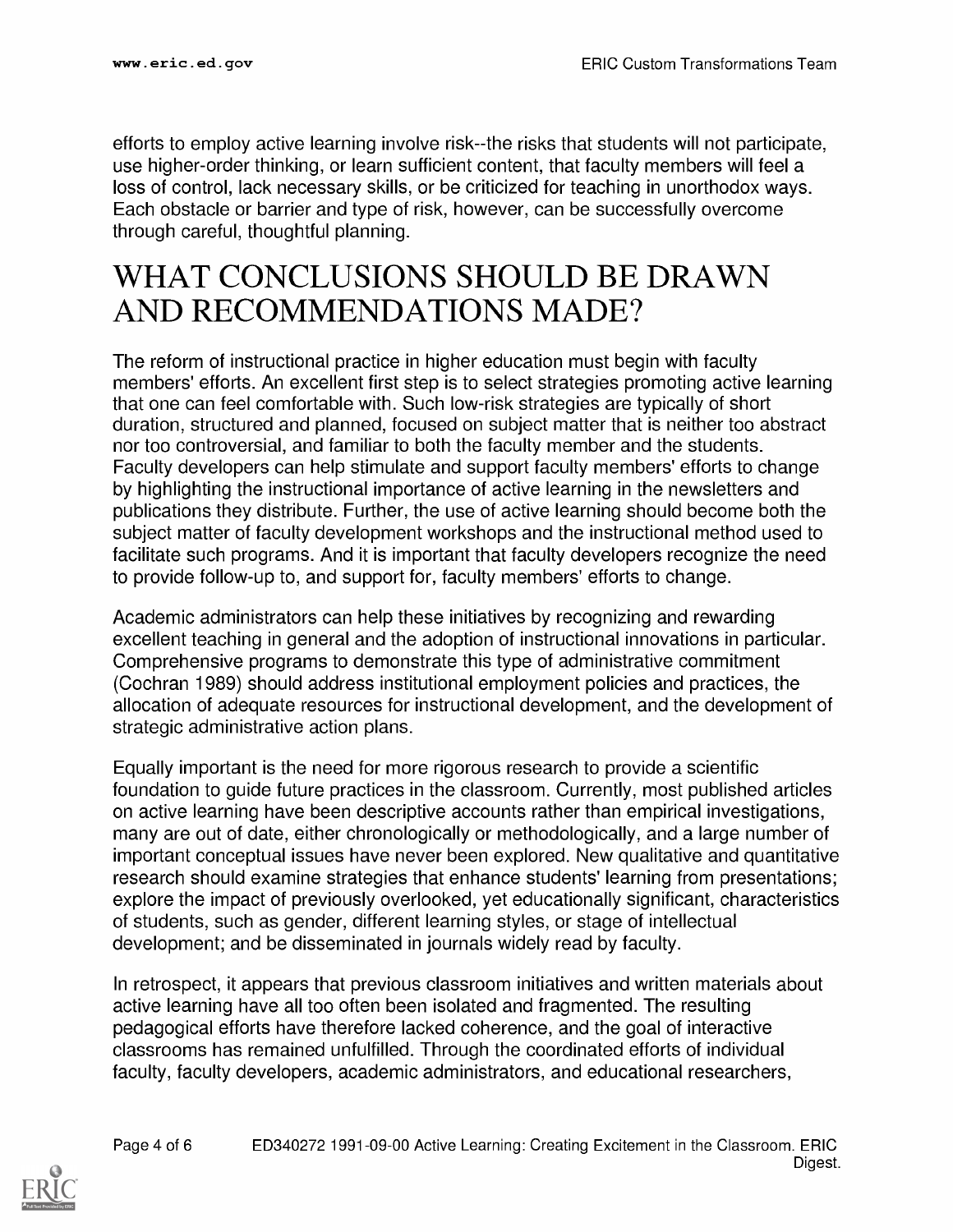however, higher education in the coming decade CAN make real the promise of active learning!

## SELECTED REFERENCES

Chickering, Arthur W., and Zelda F. Gamson. March 1987. "Seven Principles for Good Practice." AAHE Bulletin 39: 3-7. ED 282 491. 6 pp. MF-01; PC-01. Cochran, Leslie H. 1989. Administrative Commitment to Teaching. Cape Girardeau, Mo.: Step Up, Inc.

Hyman, Ronald T. 1980. Improving Discussion Leadership. New York: Columbia Univ., Teachers College Press.

Lowman, Joseph. 1984. Mastering the Techniques of Teaching. San Francisco: Jossey-Bass.

McKeachie, Wilbert J., Paul R. Pintrich, Yi-Guang Lin, and David A.F. Smith. 1986. Teaching and Learning in the College Classroom: A Review of the Research Literature. Ann Arbor: Regents of The Univ. of Michigan. ED 314 999. 124 pp. MF-01; PC-05.

Penner, Jon G. 1984. Why Many College Teachers Cannot Lecture. Springfield, Ill.: Charles C. Thomas.

Ruhl, Kathy L., Charles A. Hughes, and Patrick J. Schloss. Winter 1987. "Using the Pause Procedure to Enhance Lecture Recall." Teacher Education and Special Education 10: 14-18.

 $---$ 

This ERIC digest is based on a new full-length report in the ASHE-ERIC HIGHER EDUCATION REPORT series, prepared by the ERIC Clearinghouse on Higher Education in cooperation with the Association for the Study of Higher Education, and published by the School of Education at the George Washington University. Each report is a definitive review of the literature and institutional practice on a single critical issue. Many administrators subscribe to the series and circulate reports to staff and faculty committees with responsibility in a report's topic area. Reports are available through subscriptions for \$80 per year (\$90 outside the U.S.). Subscriptions begin with Report 1 and conclude with Report 8 of the current series year. Single copies, at \$17 each, are available from:

ASHE-ERIC HIGHER EDUCATION REPORTS, The George Washington University, One Dupont Circle, Suite 630, Washington, DC 20036-1183. Or phone (202) 296-2597.

This publication was partially prepared with funding from the Office of Educational